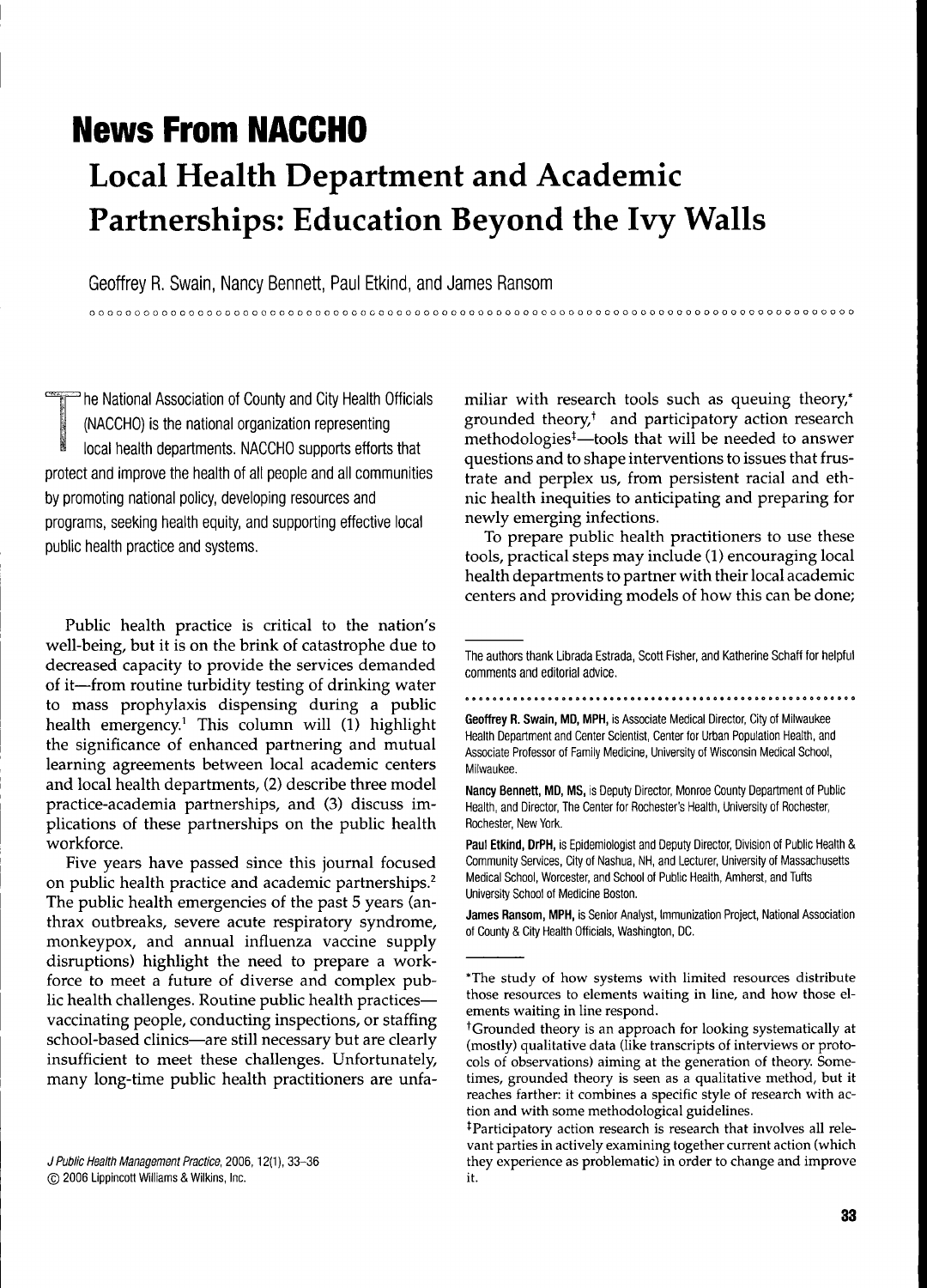(2) diversifying teaching methods used to train public health practitioners and using local academic centers to help improve access to various modes of training and continuous learning; and (3) restructuring the way students of public health, medicine, nursing, dentistry, and allied health fields are educated about public health practice and the access students have to public health apprenticeships. Such partnerships will have ripple effects of service-based learning processes for students enrolled in these tracks of study, imbedding a public health perspective throughout their academic careers.

# **• Models of Practice-Academic Partnerships**

## **City of Milwaukee Health Department**

In the early 1990s, the City of Milwaukee Health Department (MHD) was left with only one salaried public health physician after two decades of budget cuts. Faced with this harsh reality, the health commissioner began discussions with the medical school in Milwaukee—the private, freestanding Medical College of Wisconsin (MCW)—about using some consultation dollars to contract for faculty time in support of MHD services. By 1994, two MCW faculty physicians were spending most of their professional time at MHD.

These physicians provided academic public health leadership to MHD, including medical supervision and oversight for what was still a substantial number of public health nurses who provided direct service (eg, immunizations, sexually transmitted disease management) to persons without access to regular healthcare.

In addition to overseeing day-to-day public health practice, these physicians also brought a teaching and research focus to their roles. Under their supervision, preventive medicine residents used MHD as their learning laboratory, resulting not only in additional service to MHD but also in an outstanding learning environment for the residents. Medical students and primary care residents also took advantage of rotational experiences, such as tuberculosis or sexually transmitted disease management and lead poisoning prevention, that MHD could provide better than any other entity. The MCW-MHD physicians also analyzed both quality and outcome data that MHD had accumulated. As an example, an MHD initiative to reduce the risk of congenital syphilis in Milwaukee produced statistically significant results. $3$  In addition, MCW medical students interested in public health research took advantage of the data available at MHD.

When MCW's interest in placing its faculty physicians at MHD appeared to wane after about a decade of this partnership, the other medical school in the state, the public University of Wisconsin Medical School (UW-MS), stepped in. This relationship—with benefits not only for UW-MS but also for the people of the state—is consistent with the UW's over 150-year-old "Wisconsin Idea," which has "fostered a long partnership between the University and government."'\*

In addition to its academic physicians, MHD has several other partnerships with academe that are having substantial positive impacts on public health in Wisconsin. For example, through funds from a recent for-profit conversion of Blue Cross Blue Shield, both UW-MS and MCW are supporting a number of public health initiatives, including some focused on workforce development. For example, the schools have jointly funded a new leadership institute for public health. Local health departments, including MHD, have substantially influenced its format and purpose.

The UW-MS Department of Population Health Sciences has funded several additional initiatives to improve the public health workforce, which have included strong collaborations between UW-MS and MHD both in their planning and in their implementation. The new UW Population Health Fellowship Program has already resulted in two MPH-prepared Fellows placed at MHD, each for 2 years. One of MHD's academic public health physicians is also contributing to UW's brand-new MPH program. This staff member is involved in program planning, course teaching, and supervision of MPH students who choose MHD (from among other sites) for their 3-month, ninecredit summer capstone experience. Like other initiatives previously mentioned, these partnerships support MHD's capacity, provide outstanding clinical public health experiences for the academic institution's learners, and support overall workforce development for public health.

MHD has also partnered with the Center for Urban Population Health, an academic research center jointly sponsored by UW-MS, the University of Wisconsin - Milwaukee School of Nursing, and a large local healthcare delivery system. The Center for Urban Population Health benefits from this partnership by having access to large amounts of public health data, which supports its grant-funded research program, and MHD benefits by having experienced researchers to help analyze its data.

The UW-MS is so convinced of the importance of its public health initiatives that it has recently been renamed the University of Wisconsin School of Medicine and Public Health. This bodes well for the future of similar partnerships between UW-MS and other local public health agencies in Wisconsin.

### **Nashua, New Hampshire**

Essential Public Health Service No. 8 speaks to ensuring a competent public health and personal healthcare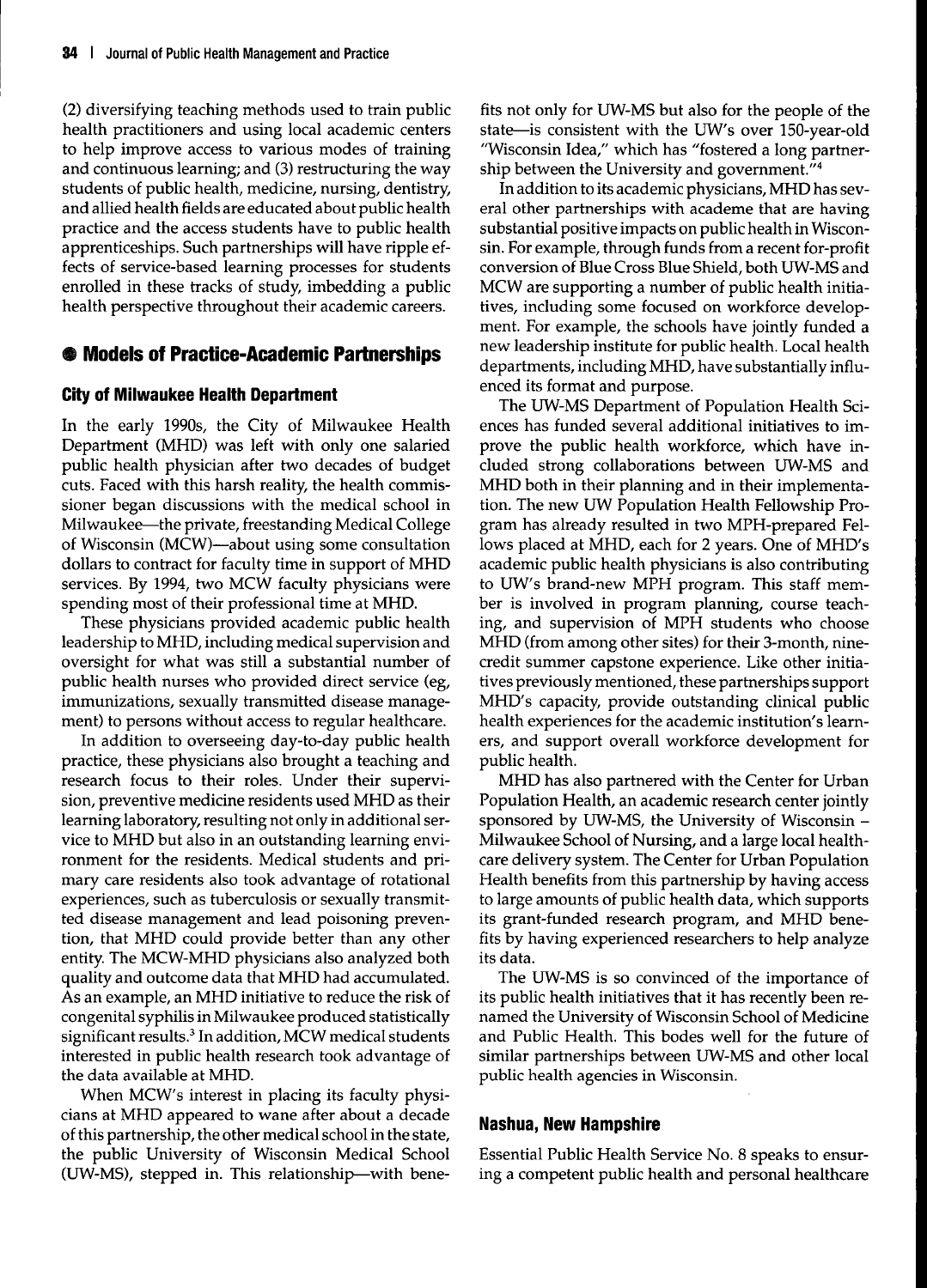workforce. One avenue toward meeting this standard is to provide practice-based educational experiences for the future public health workforce and to provide expertise in developing curricula and teaching within academia. The Massachusetts Department of Public Health and the Division of Public Health and Community Services of the City of Nashua (New Hampshire) have offered internships to undergraduate students, master's and doctoral-level public health students, as well as to nursing and medical students over the years. These schools have included the University of Massachusetts Medical School, the University of Massachusetts School of Public Health, Boston University's School of Public Health, Yale University's School of Epidemiology and Public Health, Boston College's School of Nursing, and the nursing students of Rivier College.

Members of the staff of the Nashua division routinely teach nurses at Rivier College about different aspects of public health. The division also has a long history of sponsoring internships in community health for the student nurses. The division will expand on this partnership with Rivier to replicate the model with the state health departments of Connecticut and North Carolina, and others who have partnered with schools of public health (Yale and UNC, respectively) to teach epidemiology and involve those students in case and outbreak investigations as part of their coursework. This will also provide a surge capacity reservoir of additional medical professionals who may be available during emergencies to help with case investigations and for monitoring isolation and quarantine situations.

In addition, the division has partnered with the Health Careers Track at Nashua South High School. During the 2004-2005 influenza season, its staff trained the students in that program to help them conduct public flu vaccination clinics. Division staff provided lectures to the students as well as an orientation to Incident Command System and the organizational structure of running public clinics. The students were a great help in conducting clinics, registering people and directing them through the clinic process, and the students and their faculty were very enthusiastic and positive about their experience.

## **Monroe County, New York**

The Center for Rochester's Health (CRH) is a partnership between an academic medical center and a county public health department dedicated to improving health in the City of Rochester and the surrounding nine-county region. Created in 1997, the CRH was established through a memorandum of understanding between the Monroe County Department of Public Health and the University of Rochester Schools of Medicine and Dentistry and Nursing. The Monroe County Department of Public Health deputy director leads the CRH, which performs public health activities, thus expanding the public health workforce. All 22 employees have been recruited, retained, paid, and provided benefits by the University of Rochester Schools of Medicine and Dentistry and Nursing, and most employees are housed at the Monroe County Department of Public Health, collaborating closely with public health workers. A steering committee, composed of leadership from both the university and the county government, oversees the CRH. This collaboration significantly contributes to community health improvement and public health worker recruitment and retention.

Among the diverse research and intervention activities of the CRH, the following three demonstrate how the CRH improves worker recruitment and retention and contributes to public health.

- 1. **Education.** The CRH developed and implemented health professional education activities that encourage multidisciplinary students to consider careers in public health and contribute to a more culturally competent public health workforce. The CRH sponsors community-based initiatives, which provide health professions students with the opportunity to collaborate with community-based agencies to improve the health of the community. These initiatives also help students to develop competencies for evidence-based public health practice. Through the CRH's internships, fellowships, and population health course, which includes a service-learning component, future health professionals are gaining a better understanding of the need for prevention at the population level and are developing skills to design, plan, implement, and evaluate healthpromotion programs.
- 2. **The Racial and Ethnic Adult Disparities in Immunization Initiative,** is a Centers for Disease Control and Prevention-funded program, led by a community advisory board, created to address disparities in adult immunizations. The Racial and Ethnic Adult Disparities in Immunization Initiative project recruits and trains outreach workers to deliver public health interventions throughout the community. These full-time University of Rochester Schools of Medicine and Dentistry and Nursing employees are assigned to urban clinics where they track and remind patients and providers about the preventive health services needed. The Racial and Ethnic Adult Disparities in Immunization Initiative project also trains staff from community-based organizations to educate their own constituents on adult vaccines.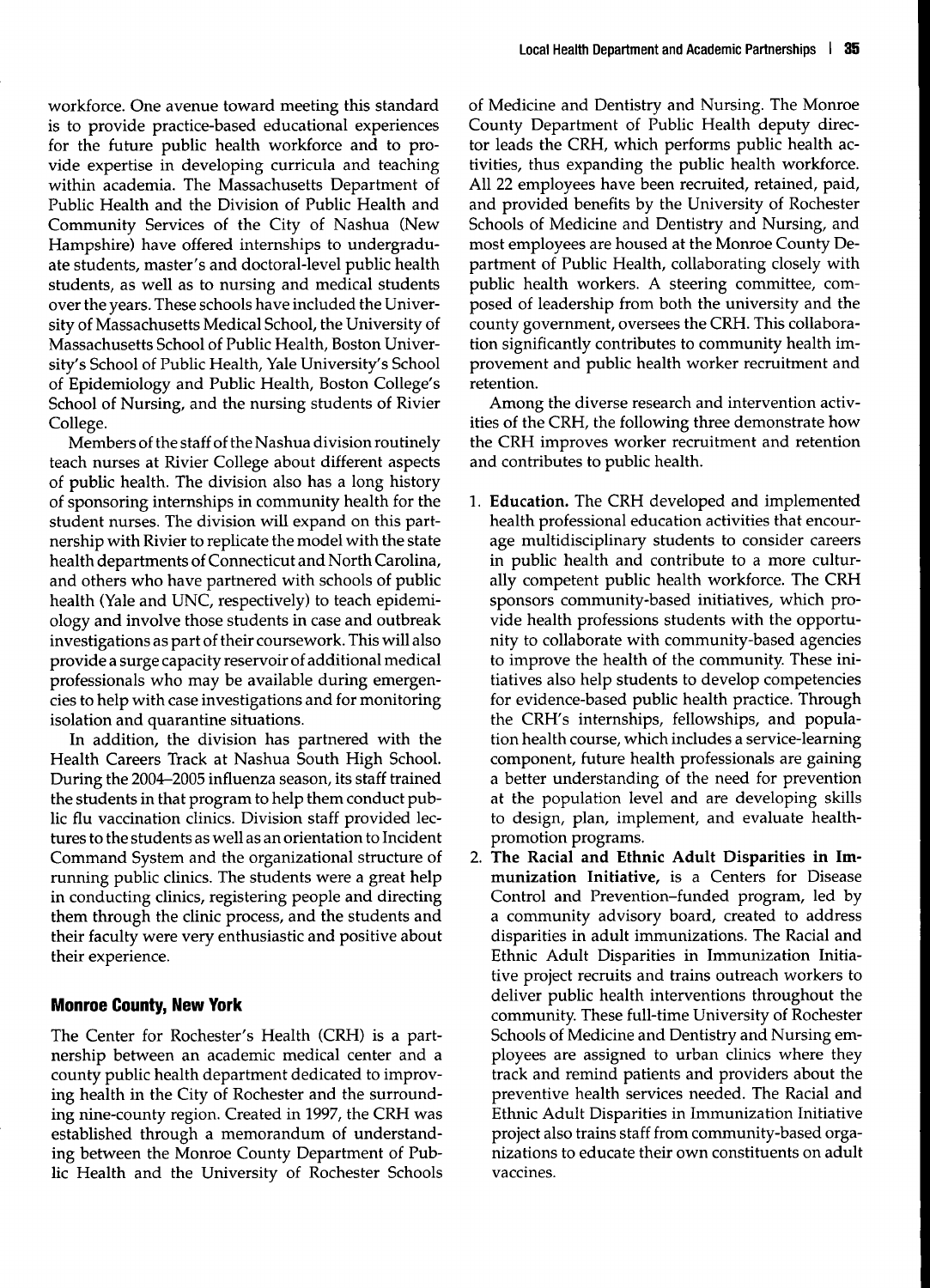**3. The Finger Lakes Office of Surveillance and Epidemiology,** funded by the New York State Association of County Health Officers and the Finger Lakes Public Health Alliance, provides assistance, consultation, and training to public health workers from nine public health departments in the Finger Lakes region. The focus of the training is to heighten knowledge and awareness related to detection of communicable diseases, the development and implementation of surveillance systems, and epidemiologic analysis. Through these efforts, the Finger Lakes Office of Surveillance and Epidemiology contributes to the retention and training of public health workers and strengthens the public health workforce in the Finger Lakes region.

# **Benefits of Practice-Academic Partnerships**

Blending academic and public health cultures—whose values, priorities, and methods often differ—is a challenge. However, to be successful, effective and ongoing communication among the partners is imperative, and compromise is sometimes necessary to reach consensus. The unexpected public health crises of recent years have provided challenges that contribute to competing agendas, but, at the same time, create learning opportunities for both those in academia and public health.

Key benefits of these partnerships include (1) connecting academic faculty and staff to populations beyond the usual academic reach and promoting community-based participatory research; (2) academic institutions become more involved in public and community health, resulting in the addition of community health to the academic centers' traditional missions of research, clinical care, and public health, nursing, allied health, and medical education; (3) the number of individuals working in public health may increase by having academic faculty, staff, and students involved in local public health agencies' activities; (4) academic centers bring expertise to local public health agencies in areas such as epidemiology, biostatistics, qualitative and quantitative evaluation methodologies, and research design; and (5) the use of tuition reimbursement benefits for employees result in higher numbers of individuals with advanced degrees working in public health. Among the most important benefits of the collaboration are those that affect the community, since these partnerships facilitate the acquisition of grant funding that can be funneled through a variety of community organizations to improve the health of the community. In addition, the community has been integrally involved in the process of community health improvement, resulting in highly effective community-academic partnerships based on trust and mutual respect.

# **• Expanding tiie Number and Scope of Practice-Academic Partnerships**

How do we get investments from all levels of governmental public health to develop and sustain more of these partnerships? There has to be momentum to encourage young people to consider public health careers and to provide additional public health training to those in the healthcare fields of medicine, nursing, and dentistry. Existing knowledge of our current workforce must be expanded by improving access to training in diverse settings to an increasingly diverse workforce. In addition, there must be better general marketing of public health practice to the public, reminding people of all that governmental public health does to keep our communities healthy.

Long-term, sustainable efforts to strengthen practice-academic collaborations may be critical to developing and growing a public health workforce and cultivating public health leadership. Practice-academic partnerships can be leveraged to inform the public and policymakers of the crises of public health infrastructure and workforce. Bolstering our governmental public health workforce is a critical national issue. Local health departments and their academic partners should assume a leadership role to ensure that more persons are brought into the fold of public health practice and that health department (with help from their academic partners) are in fact prepared and able to meet any exigency.

### **REFERENCES**

- 1. Institute of Medicine. *Who Will Keep the Public Healthy? Educating Public Health Professionals for the 21st Century.* Washington, DC: Institute of Medicine; 2003.
- 2. Practice-academic partnerships in public health. / *Public Health Manage Pract.* 2000; 6(theme issue).
- 3. Swain GR, Kowalewski S, Schubot D. Reducing congenital syphilis incidence in Milwaukee: a public/private partnership. Notes from the field. Am J Public Health. 1998;88(7):1101-1102.
- 4. Shakhashiri BZ (William T. Evjue Distinguished Chair for the Wisconsin Idea). Available at: http://scifun.chem.wisc.edu/ Wisldea/Wisldea.htm. Accessed August 21, 2005.